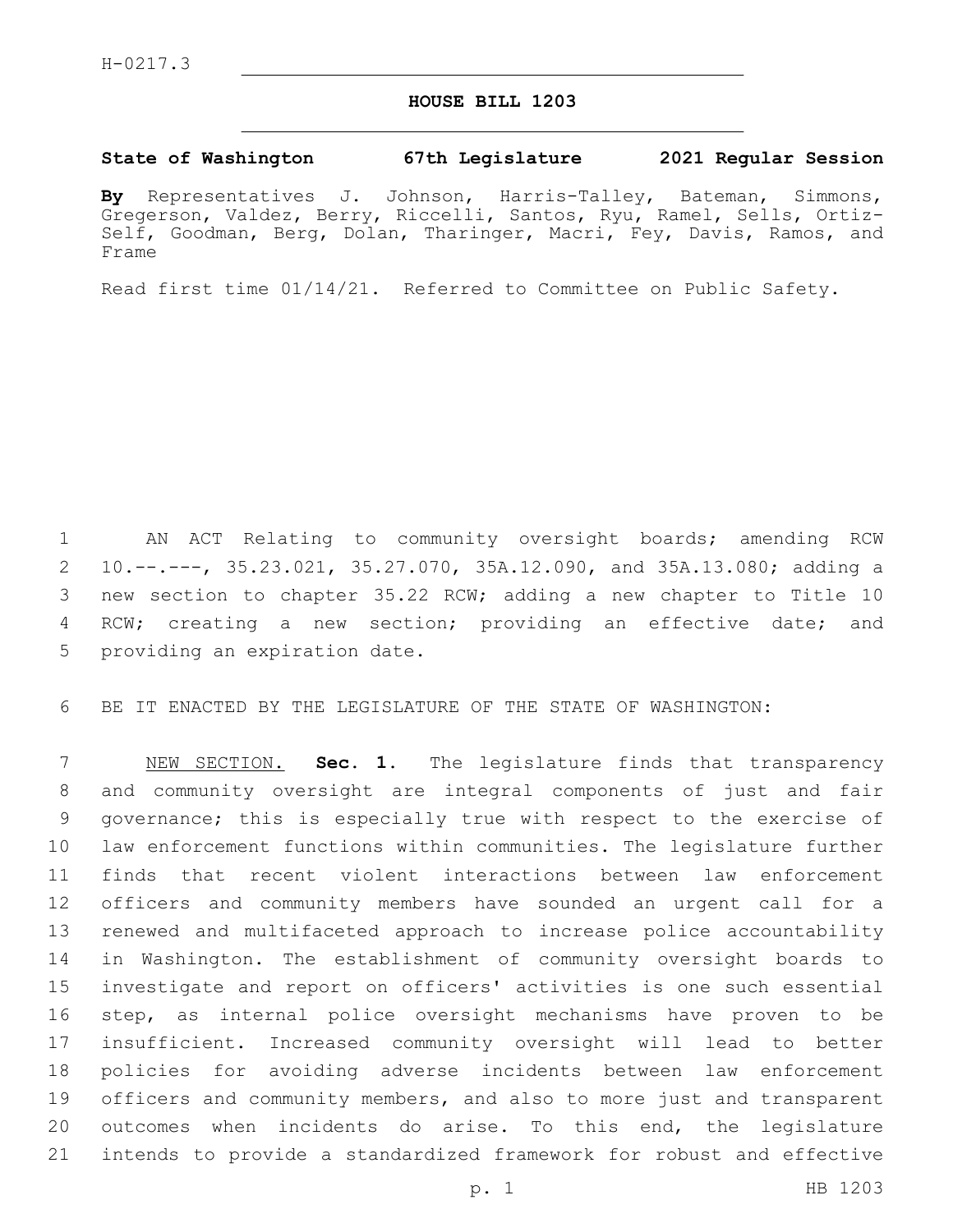community oversight of law enforcement functions, with the ultimate goal of statewide implementation of community oversight boards over 3 the coming years.

 NEW SECTION. **Sec. 2.** The definitions in this section apply throughout this chapter unless the context clearly requires otherwise.

 (1) "Law enforcement agency" includes any general authority Washington law enforcement agency as defined in RCW 10.93.020 that employs 10 or more law enforcement officers in addition to the chief of police or sheriff, but does not include state law enforcement 11 agencies.

 (2) "Law enforcement officer" includes any person who is employed or commissioned by a law enforcement agency to enforce the criminal 14 laws of the state of Washington.

 (3) "Local jurisdiction" includes counties and any city or town with a law enforcement agency serving directly under its authority, rather than by contract or agreement with another local jurisdiction, 18 and does not include special purpose districts.

 (4) "Similar oversight body" includes any law enforcement oversight or advisory body that is external to the law enforcement agency the body oversees, and may include, but is not limited to, police ombudsman offices and citizen advisory, review, and oversight 23 boards.

 NEW SECTION. **Sec. 3.** (1) All local jurisdictions must establish a community oversight board by January 1, 2025. Except as provided in section 6 of this act, a community oversight board established by a local jurisdiction must conform with the requirements in this section.

 (2) A community oversight board must have the following powers and duties with respect to any law enforcement agency serving under 31 the authority of the local jurisdiction:

 (a) To receive complaints from community members regarding the conduct of law enforcement officers and civilian employees of the law 34 enforcement agency;

 (b) Upon complaint of any person or on its own initiative, to investigate incidents that occur between members of the public and law enforcement officers or civilian employees of the law enforcement agency, including incidents involving: The use of force by a law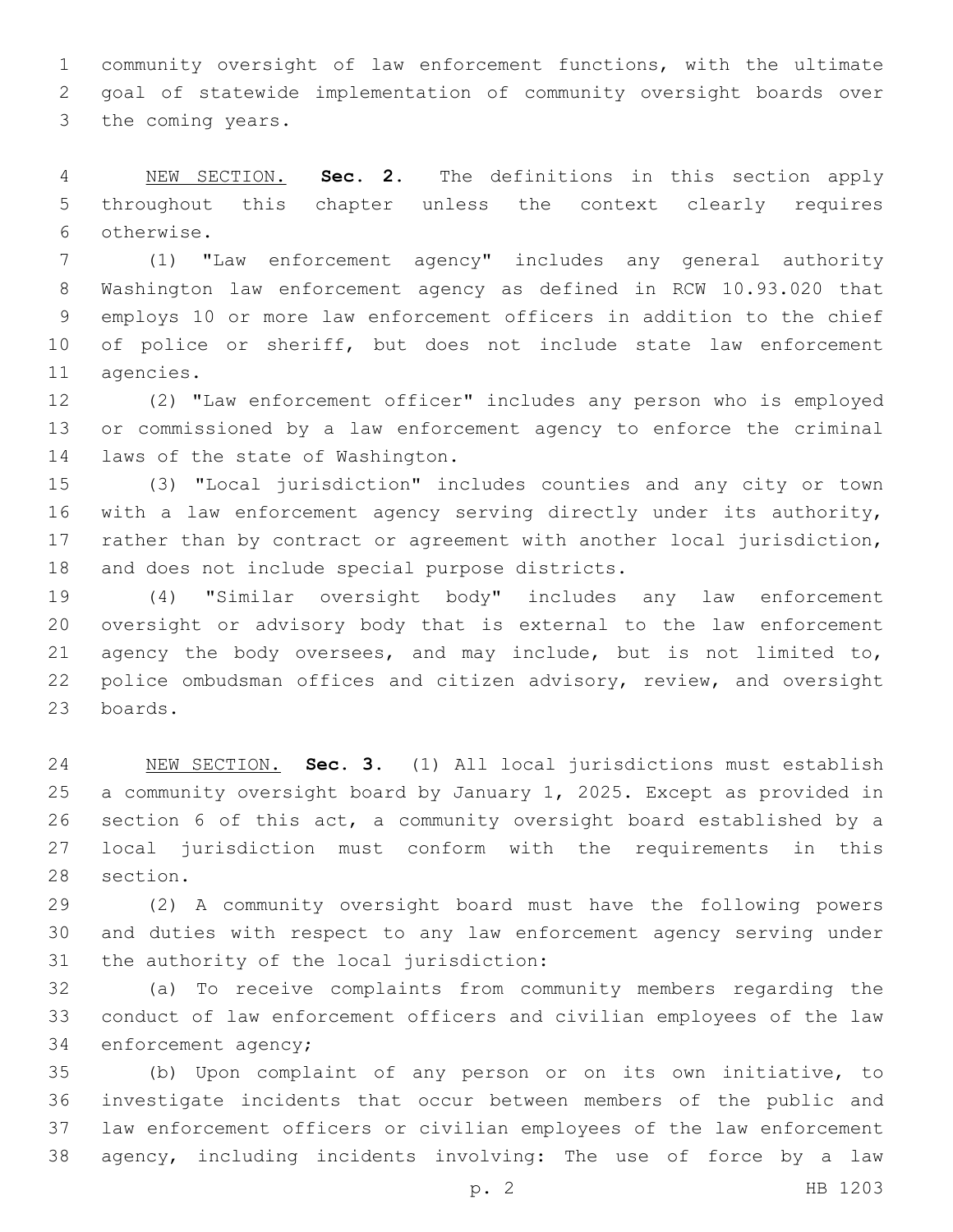enforcement officer; death of or serious injury to any person held in custody; serious abuse of authority or misconduct by a law enforcement officer; allegedly discriminatory stops or other profiling activity; adversarial interactions between law enforcement officers and community members at public assemblies; and other adverse incidents related to the conduct of law enforcement officers or civilian employees of the law enforcement agency;

 (c) To issue findings on incidents investigated under (b) of this subsection. If an incident is initially reported to the community 10 oversight board by a community member complaint, the community oversight board must conduct an investigation of the incident whenever possible, and must issue findings on the investigation within 120 days of the community oversight board's receipt of the initial complaint. If an investigation is not possible, the community oversight board must notify the complainant and provide a reason that 16 the investigation was not pursued;

 (d) Following any investigation conducted pursuant to (b) of this subsection, to make recommendations for discipline of a law enforcement officer or civilian employee of the law enforcement agency in cases that involve serious breaches of departmental or professional standards, as defined by the local jurisdiction. Recommended disciplinary measures may include letters of reprimand, suspension with or without pay, demotion or reassignment within the agency, termination, mandatory restitution, or mediation to be implemented by the employing law enforcement agency. Whenever the community oversight board makes a recommendation for discipline of a law enforcement officer or civilian employee of the law enforcement agency, the recommendation and a report of supporting information must be submitted to the employing law enforcement agency and, if the recommendation pertains to an officer, to the criminal justice 31 training commission;

 (e) To hold hearings, and to issue subpoenas in order to compel any person to appear, give sworn testimony, or produce documentary or other evidence reasonable in scope and relevant to a matter under inquiry pursuant to this section, if requested testimony or evidence are not provided voluntarily. If a person fails to obey a subpoena, the community oversight board may petition the superior court for 38 enforcement of the subpoena;

 (f) To review and make recommendations for changes to policies, practices, and procedures of the law enforcement agency. If the law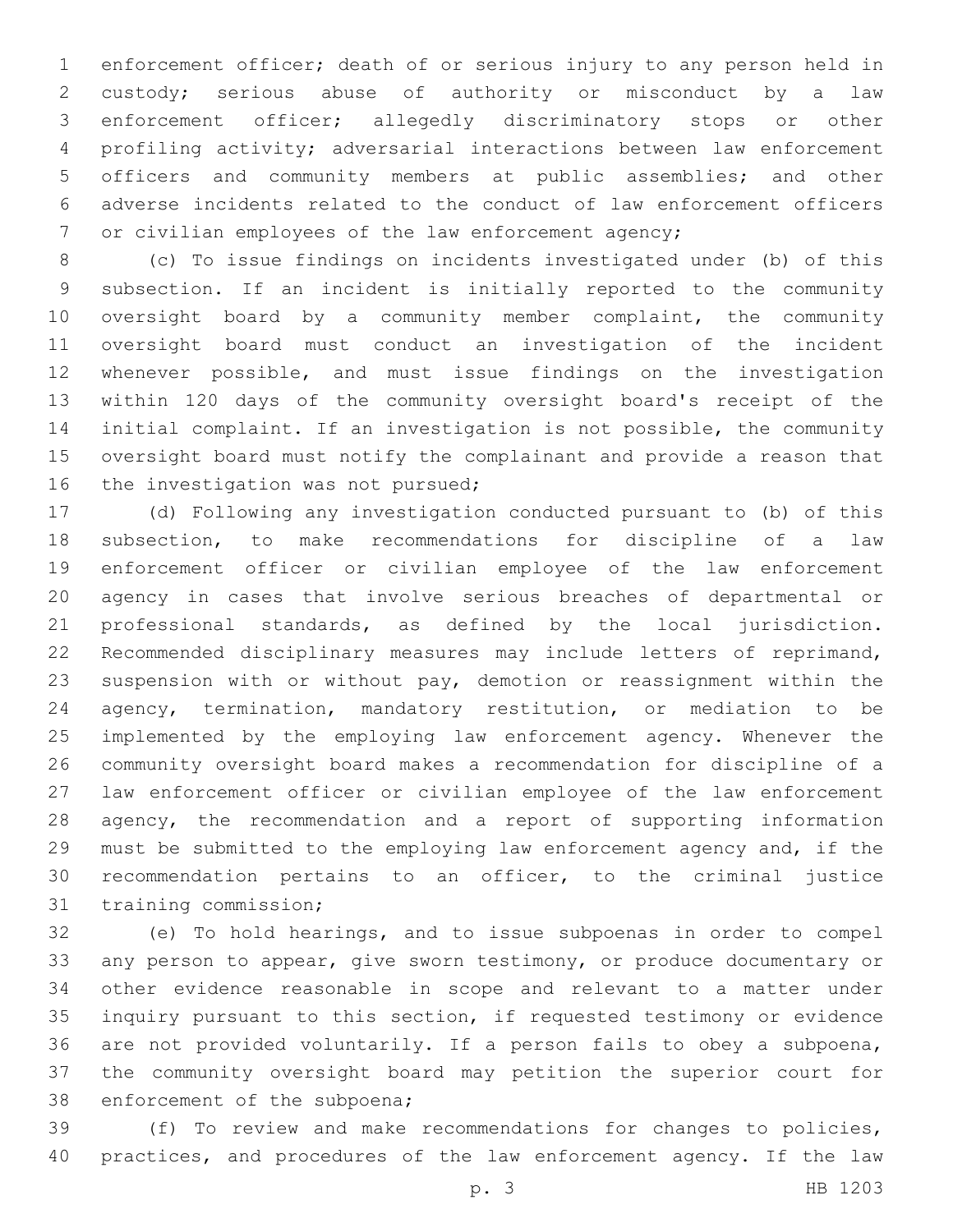enforcement agency declines to implement one or more of the community oversight board's recommended changes, the law enforcement agency must create a written record, which must be made available to the public, of its rationale for declining to implement the 5 recommendations;

 (g) To review all investigations conducted internally by the law enforcement agency, including internal investigations of civilians employed by the law enforcement agency, and to issue findings regarding the accuracy, completeness, and impartiality of investigations, and the sufficiency of any discipline resulting from 11 investigations;

 (h) To request reports of the annual expenditures of the law enforcement agency and to make budgetary recommendations to the local 14 jurisdiction's legislative body concerning future appropriations;

 (i) To be given access to crime scenes and related administrative investigations, including access to preliminary evidence and other information as necessary for the community oversight board to make its recommendations under (g) of this subsection, provided that access is in a manner that protects the integrity of the crime scene or investigation. Community oversight board access to crime scenes and investigations must not be more restricted than access granted to 22 members of the press;

 (j) To make public reports on the activities of the community oversight board, including its investigations, hearings, findings, 25 recommendations, determinations, and oversight activities;

 (k) To select qualified candidates to fill any vacancy in the position of chief of police, in applicable local jurisdictions; and

 (l) To undertake any other duties, as authorized by the local jurisdiction, that are reasonably necessary for the community oversight board to effectuate its lawful purpose of effectively overseeing the law enforcement agency and its officers and employees.

 (3) Subject to subsections (4) through (7) of this section, a local jurisdiction must establish the policies and procedures for its community oversight board, including policies and procedures concerning, at a minimum: The number of members; composition and appointment of membership; meetings and hearings; communication with 37 the public and receipt of complaints; access to files, records, and other information, and requirements for maintaining any confidentiality of the files, records, and information to which it is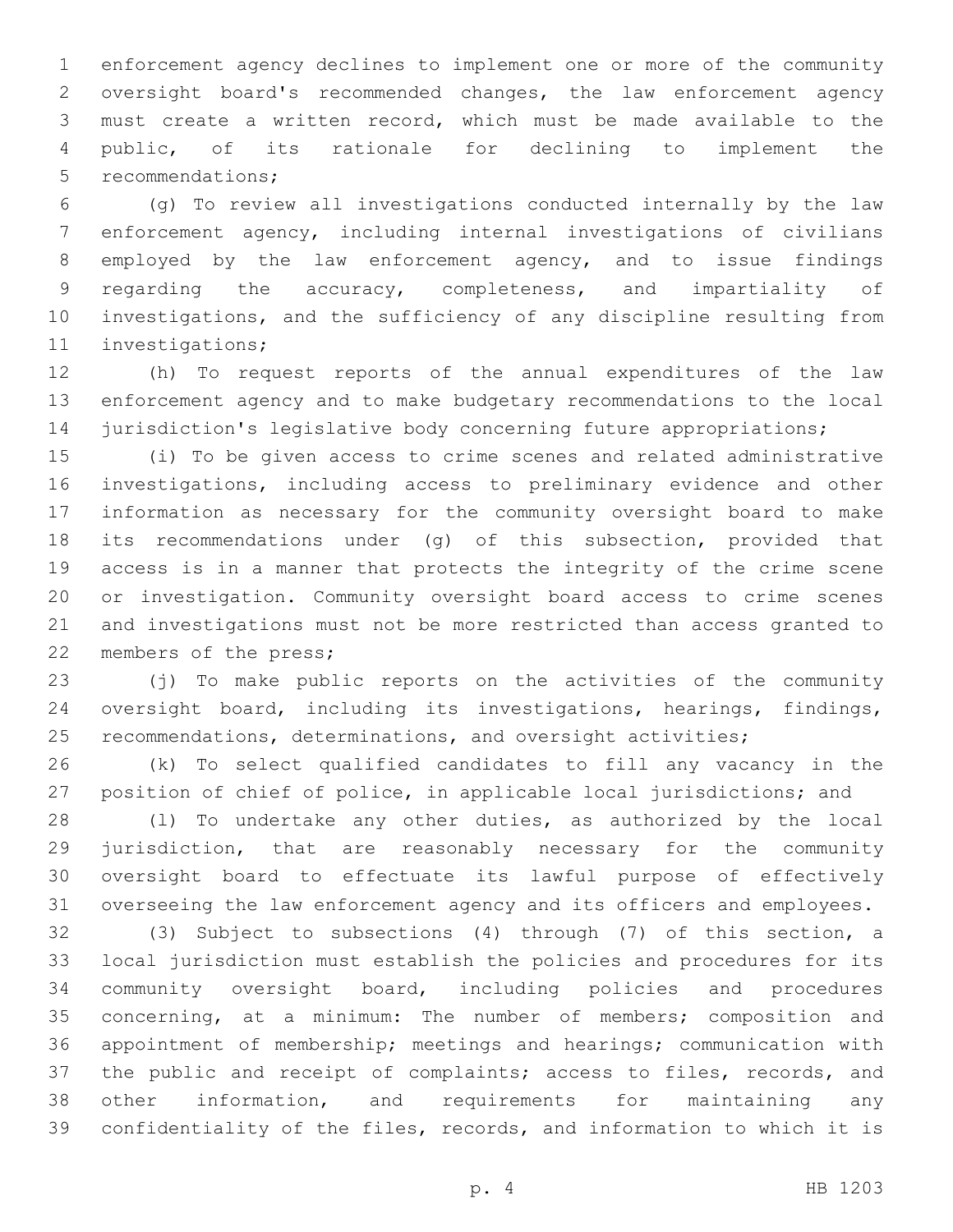granted access; and the performance of the community oversight board's duties and other functions as identified in this section.

 (4) The following persons are ineligible to serve on a community oversight board:4

 (a) Any person currently employed by any general authority Washington law enforcement agency or any limited authority Washington law enforcement agency, as defined in RCW 10.93.020;

 (b) Any immediate family member of a general authority Washington peace officer or limited authority Washington peace officer, as 10 defined in RCW 10.93.020; and

 (c) Any person who receives payment, or who is employed by an entity that receives payment, pursuant to a contract with the law enforcement agency that the community oversight board oversees.

 (5) A portion of a community oversight board's membership must be filled by members of the public. Applicable openings must be posted 16 in a publicly accessible format, and applications from the public 17 must be accepted and considered.

 (6) To the extent possible, a community oversight board's membership should be reflective of the diversity of the community in which it is located, in particular, with respect to race, ethnicity, gender, age, language, and culture. Membership additionally should, whenever possible, include members of families affected by law enforcement violence, justice-involved individuals, and representatives of civil rights advocacy organizations.

 (7) A community oversight board must maintain multiple methods for submitting and reviewing the status of complaints, including both 27 online and in-person methods.

 (8) A community oversight board may retain legal counsel to represent the board in all cases, hearings, controversies, or matters involving the interests of the board. Counsel must be paid from the 31 funds of the local jurisdiction.

 (9) The annual budget for a local jurisdiction's community oversight board must be equal to or greater than five percent of the total funds allocated in the local jurisdiction for law enforcement 35 purposes.

 NEW SECTION. **Sec. 4.** (1) Subject to subsection (2) of this section, when a vacancy opens for the position of chief of police in a local jurisdiction that has a community oversight board, the community oversight board must, as soon as possible, but no later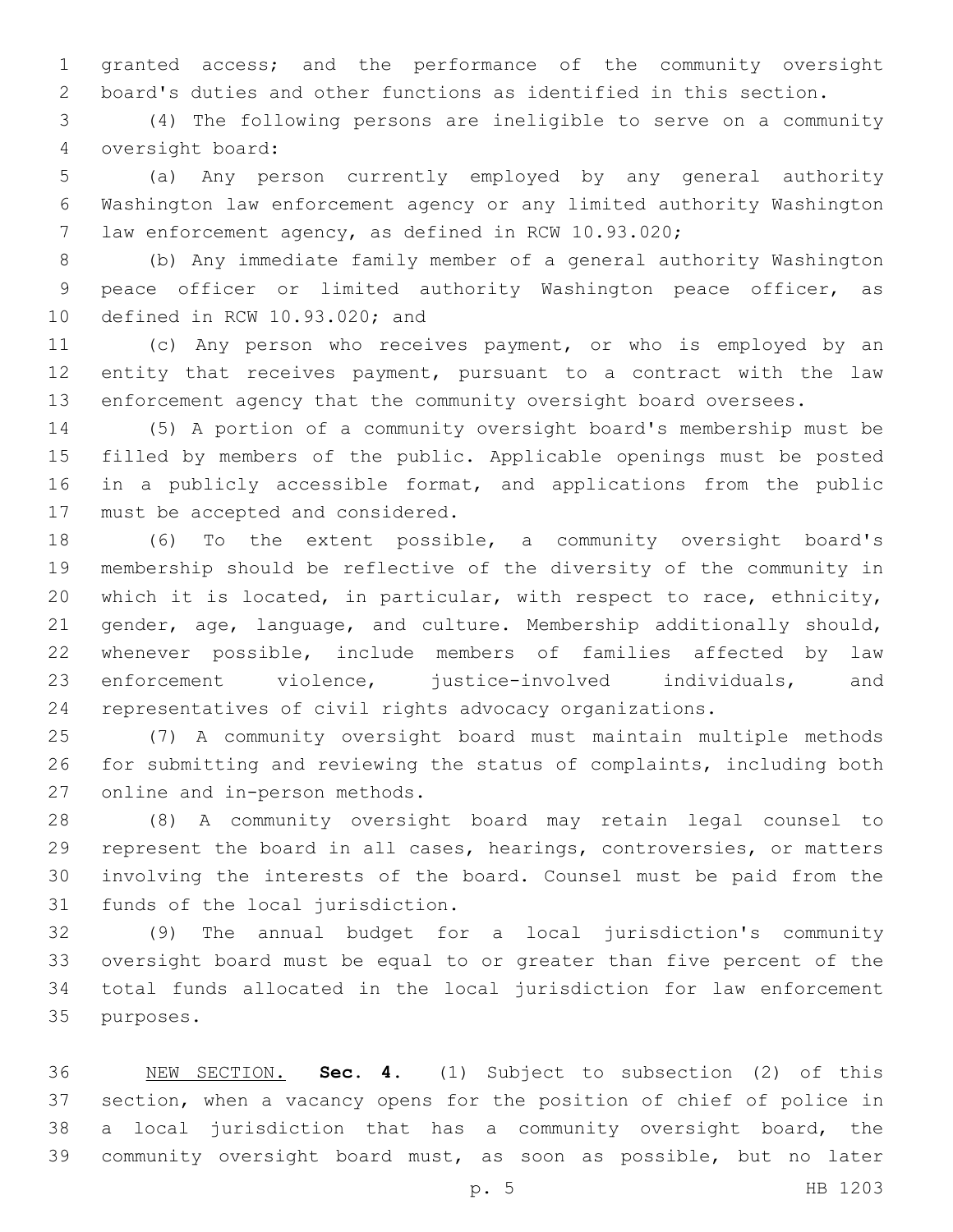than 60 days from the start of the vacancy, produce a list of four qualified candidates for the position. The mayor or other appointing party must select the replacement chief of police from the qualified candidate list provided by the community oversight board.

 (2) The requirement in this section applies beginning January 1, 2022, for local jurisdictions with a community oversight board or similar oversight body that was in existence prior to the effective 8 date of this section.

 **Sec. 5.** RCW 10.--.--- and 2021 c ... s 4 (section 4 of this act) 10 are each amended to read as follows:

11 (((1) Subject to subsection (2) of this section, when)) When a vacancy opens for the position of chief of police in a local 13 jurisdiction ((that has a community oversight board)), the community oversight board must, as soon as possible, but no later than 60 days 15 from the start of the vacancy, produce a list of four qualified candidates for the position. The mayor or other appointing party must select the replacement chief of police from the qualified candidate 18 list provided by the community oversight board.

 (((2) The requirement in this section applies beginning January 1, 2022, for local jurisdictions with a community oversight board or similar oversight body that was in existence prior to the effective 22 date of this section.))

 NEW SECTION. **Sec. 6.** The requirements of this chapter apply to any community oversight board created by a local jurisdiction on or after the effective date of this section. A community oversight board or similar oversight body that is in place in a local jurisdiction prior to the effective date of this section must comply with the requirements of this chapter by January 1, 2022, except in instances in which full compliance would violate a federal consent decree or other mandate. Nothing in this chapter shall be interpreted to indicate that political subdivisions other than local jurisdictions cannot establish or maintain a community oversight board or similar oversight body.

 NEW SECTION. **Sec. 7.** (1) Each local jurisdiction must report its compliance in establishing a community oversight board that aligns with the requirements in this chapter, or bringing an existing community oversight board or similar oversight body into alignment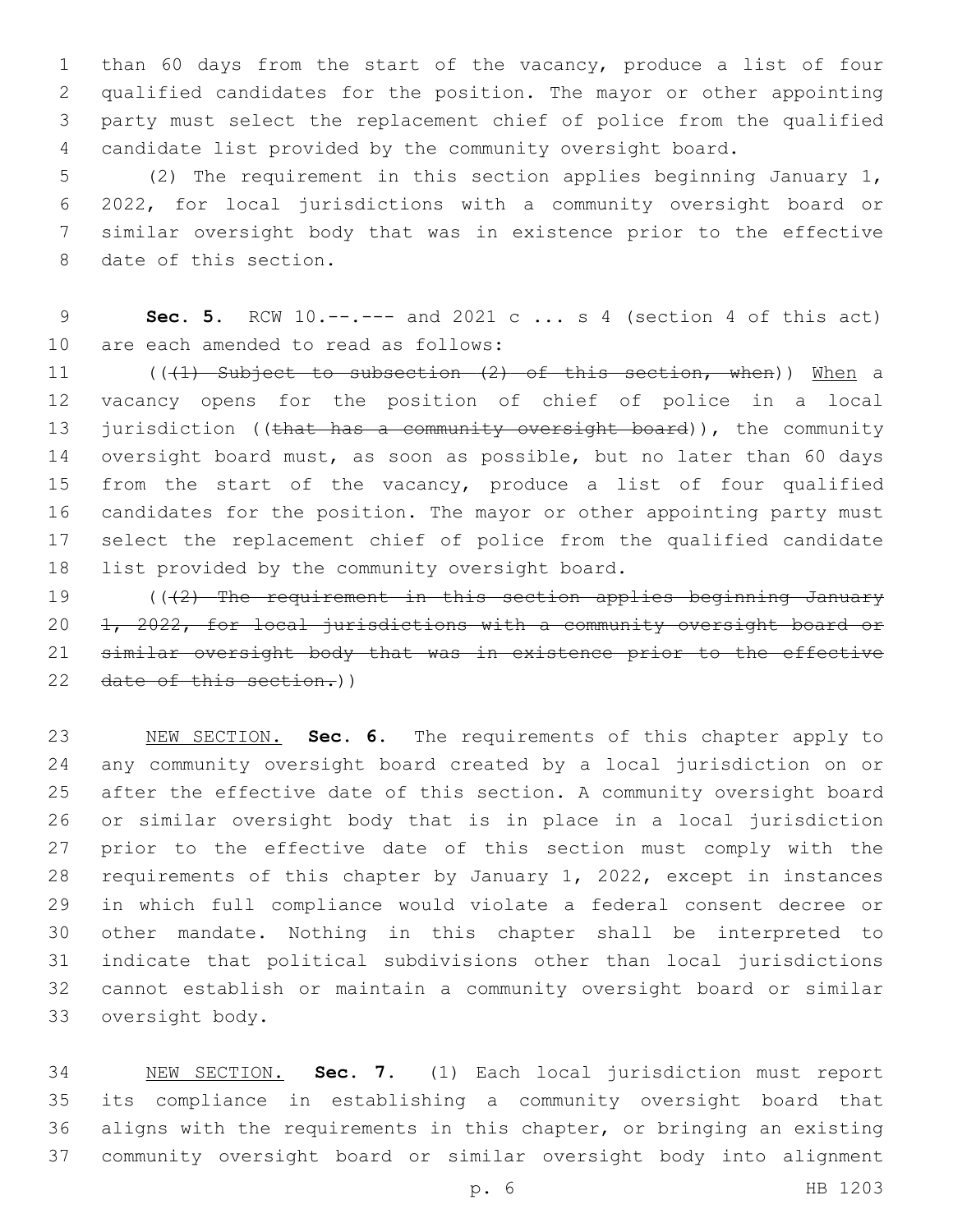with the requirements in this chapter, to the Washington association of sheriffs and police chiefs by January 1, 2025. If the local jurisdiction does not have a community oversight board, or does not have a community oversight board that is in compliance with this chapter, it must provide a written explanation to the Washington association of sheriffs and police chiefs by January 1, 2025. The Washington association of sheriffs and police chiefs must compile the submitted information into a report, which must be delivered to the 9 legislature by March 1, 2025.

10 (2) This section expires January 1, 2027.

 NEW SECTION. **Sec. 8.** A new section is added to chapter 35.22 12 RCW to read as follows:

 Any time an appointment is made for the position of chief of police in a city that has a community oversight board, the appointment must be made from a list of qualified candidates provided by the board, as provided in section 4 of this act.

 **Sec. 9.** RCW 35.23.021 and 1994 c 81 s 35 are each amended to 18 read as follows:

 The government of a second-class city shall be vested in a mayor, a city council of seven members, a city attorney, a clerk, a treasurer, all elective; and a chief of police, municipal judge, city engineer, street superintendent, health officer and such other appointive officers as may be provided for by ordinance: PROVIDED, That the council may enact an ordinance providing for the appointment 25 of the city clerk, city attorney, and treasurer by the mayor, which appointment shall be subject to confirmation by a majority vote of the city council. Such ordinance shall be enacted and become 28 effective not later than  $((\text{thirty}))$  30 days prior to the first day allowed for filing declarations of candidacy for such offices when such offices are subject to an approaching city primary election. Elective incumbent city clerks, city attorneys, and city treasurers shall serve for the remainder of their unexpired term notwithstanding any appointment made pursuant to this section and RCW 35.23.051. If a free public library and reading room is established, five library trustees shall be appointed. The city council by ordinance shall prescribe the duties and fix the compensation of all officers and employees: PROVIDED, That the provisions of any such ordinance shall not be inconsistent with any statute: PROVIDED FURTHER, That where

p. 7 HB 1203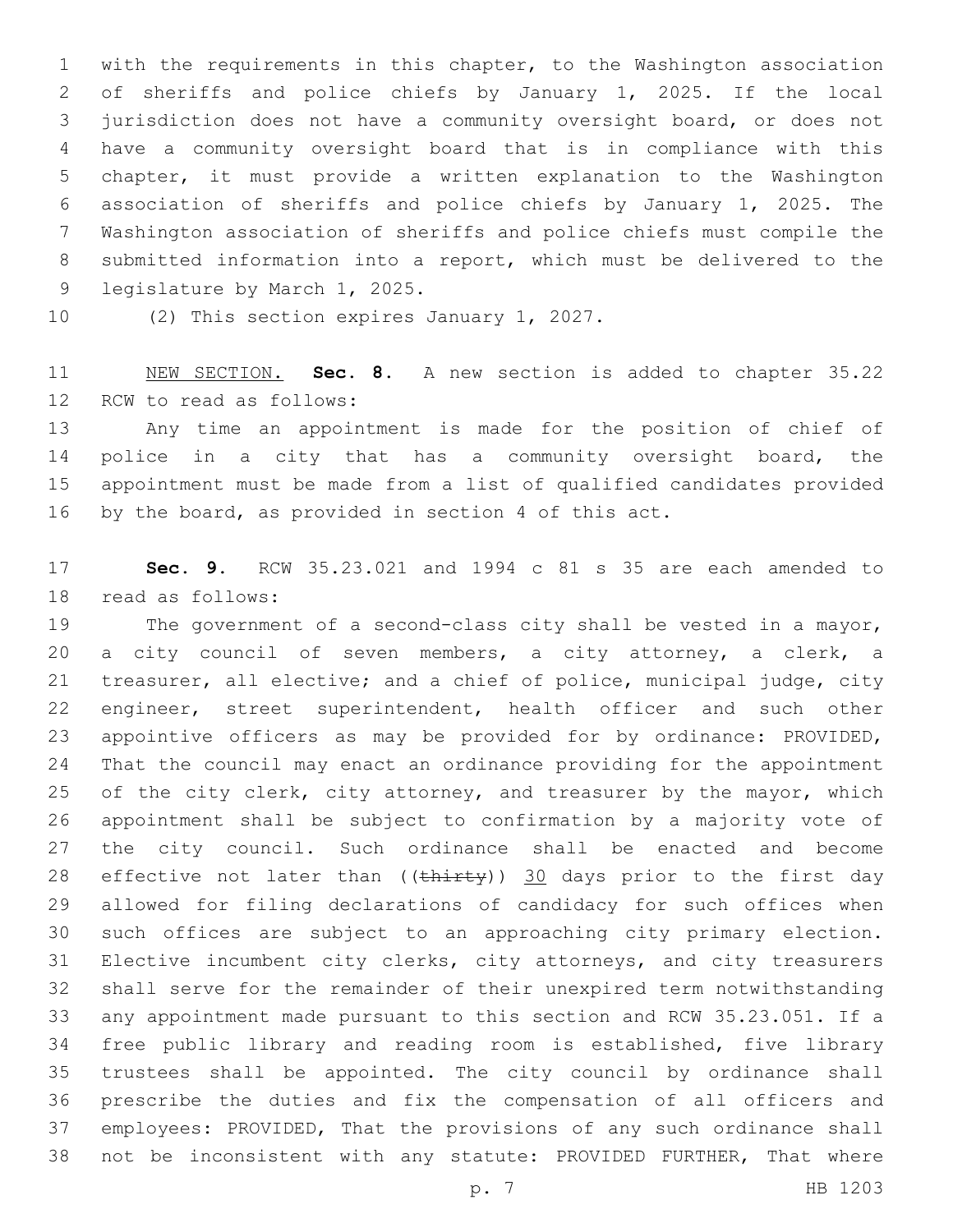the city council finds that the appointment of a full time city engineer is unnecessary, it may in lieu of such appointment, by resolution provide for the performance of necessary engineering services on either a part time, temporary or periodic basis by a qualified engineering firm, pursuant to any reasonable contract.

 The mayor shall appoint and at his or her pleasure may remove all appointive officers except as otherwise provided herein or in section 8 4 of this act: PROVIDED, That municipal judges shall be removed only upon conviction of misconduct or malfeasance in office, or because of physical or mental disability rendering the judge incapable of performing the duties of his or her office. Every appointment or removal must be in writing signed by the mayor and filed with the 13 city clerk.

 **Sec. 10.** RCW 35.27.070 and 1997 c 361 s 3 are each amended to 15 read as follows:

 The government of a town shall be vested in a mayor and a council 17 consisting of five members and a treasurer, all elective; the mayor 18 shall appoint a clerk and a marshal, subject to section 4 of this 19 act; and may appoint a town attorney, pound master, street superintendent, a civil engineer, and such police and other subordinate officers and employees as may be provided for by ordinance. All appointive officers and employees shall hold office at the pleasure of the mayor, subject to any applicable law, rule, or regulation relating to civil service, and shall not be subject to 25 confirmation by the town council.

 **Sec. 11.** RCW 35A.12.090 and 1987 c 3 s 15 are each amended to read as follows:27

 The mayor shall have the power of appointment and removal of all 29 appointive officers and employees subject to any applicable law, rule, or regulation relating to civil service, and section 4 of this 31 act. The head of a department or office of the city government may be authorized by the mayor to appoint and remove subordinates in such department or office, subject to any applicable civil service provisions. All appointments of city officers and employees shall be made on the basis of ability and training or experience of the appointees in the duties they are to perform, from among persons having such qualifications as may be prescribed by ordinance or by charter, and in compliance with provisions of any merit system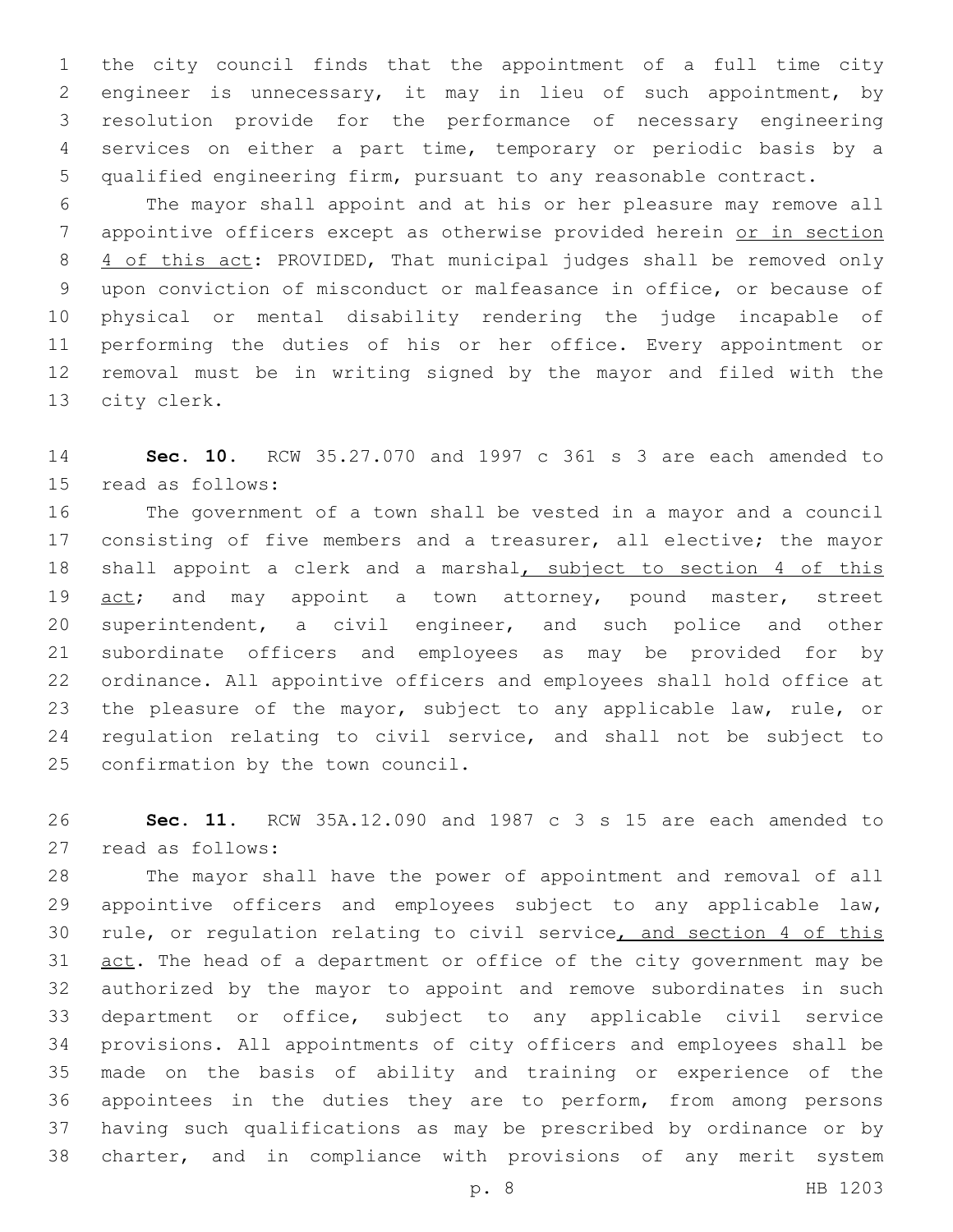applicable to such city. Confirmation by the city council of appointments of officers and employees shall be required only when the city charter, or the council by ordinance, provides for confirmation of such appointments. Confirmation of mayoral appointments by the council may be required by the council in any instance where qualifications for the office or position have not been established by ordinance or charter provision. Appointive offices shall be without definite term unless a term is established 9 for such office by law, charter or ordinance.

 **Sec. 12.** RCW 35A.13.080 and 2009 c 549 s 3025 are each amended 11 to read as follows:

The powers and duties of the city manager shall be:

 (1) To have general supervision over the administrative affairs 14 of the code city;

 (2) To appoint and remove at any time all department heads, officers, and employees of the code city, except members of the council, and subject to the provisions of any applicable law, rule, 18 or regulation relating to civil service, and section 4 of this act: PROVIDED, That the council may provide for the appointment by the mayor, subject to confirmation by the council, of a city planning commission, and other advisory citizens' committees, commissions, and boards advisory to the city council: PROVIDED FURTHER, That if the municipal judge of the code city is appointed, such appointment shall 24 be made by the city manager subject to confirmation by the council, for a four year term. The council may cause an audit to be made of any department or office of the code city government and may select 27 the persons to make it, without the advice or consent of the city 28 manager;

 (3) To attend all meetings of the council at which his or her 30 attendance may be required by that body;

 (4) To see that all laws and ordinances are faithfully executed, subject to the authority which the council may grant the mayor to 33 maintain law and order in times of emergency;

 (5) To recommend for adoption by the council such measures as he 35 or she may deem necessary or expedient;

 (6) To prepare and submit to the council such reports as may be required by that body or as he or she may deem it advisable to 38 submit;